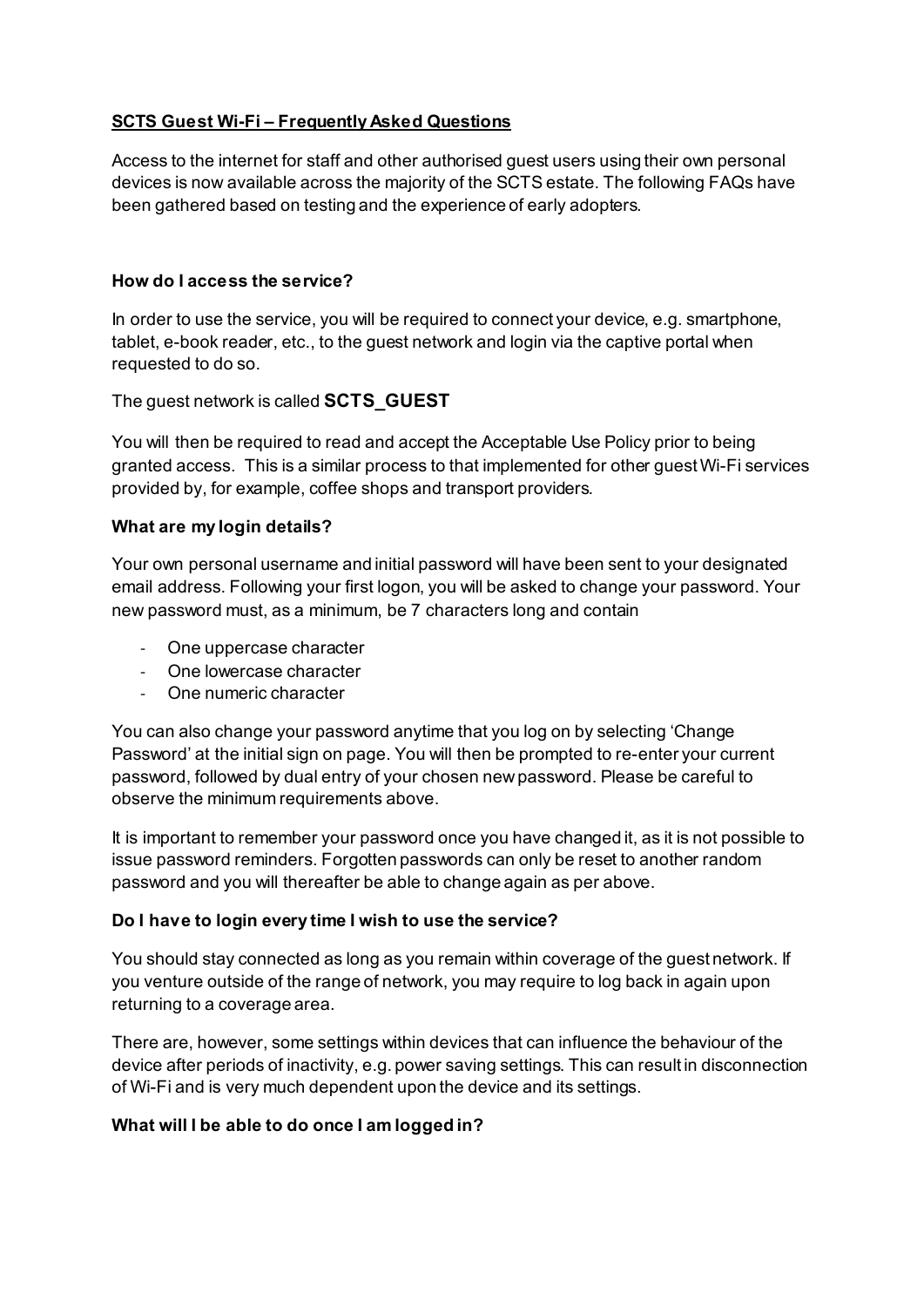The guest Wi-Fi service offers connectivity to the internet only. There is no access to the corporate network whilst connected to guest Wi-Fi and security controls are in place to ensure that the guest and corporate networks remain separate.

# **Why does my device appear to drop off the network, requiring me to log back in again?**

If you venture out of range of the SCTS guest Wi-Fi network, you may require to log back in again upon returning to an area of coverage.

If your device is dropping off whilst staying within an area of coverage, then your device may be timing out due to a period of inactivity. It is recommended to check with colleagues nearby when this occurs to establish if this symptom is common within your area. If not, then it is likely your device timing out.

## **Why is my email application not synchronising or refreshing my emails?**

The guest Wi-Fi service is designed to provide standard internet connectivity only. Some email client applications are able to operate normally through this type of service, whilst others may require additional features that are not available on the SCTS guest Wi-Fi.

You should be able to check your email via your web browser (webmail), assuming that your service provider allows this.

## **Is there a limitation to how much use I can make of the service?**

There is no cap in place to limit the amount of internet usage on an individual user basis. There is, however, a maximum capacity or 'bandwidth' per user in place to ensure that use of the guest service is fairly shared and does not compromise the usability of other wireless networks sharing the infrastructure.

This restriction will be continually reassessed as performance metrics are gathered and may be subject to change based on these metrics.

There is also a limitation in place that only allows each user to have up to three devices connected at any one time.

## **Why do I get a security message when I am logging into the guest Wi-Fi indicating I am entering an untrusted site?**

Some devices may regard the SCTS guest Wi-Fi service as untrusted as it is not listed within the device security settings as trusted. This is called 'certification' and some devices do not recognise the certificate presented by SCTS during the login process. The service is no less secure to devices that exhibit this behaviour than to those that don't.

## **Is the guest network secure, e.g. can I safely do online banking?**

Considerable effort has gone into making the wireless networks across SCTS as secure as possible.

A web filtering service is in place to ensure that websites are blocked that have been identified as containing inappropriate content, such as those of pornographic or hate based